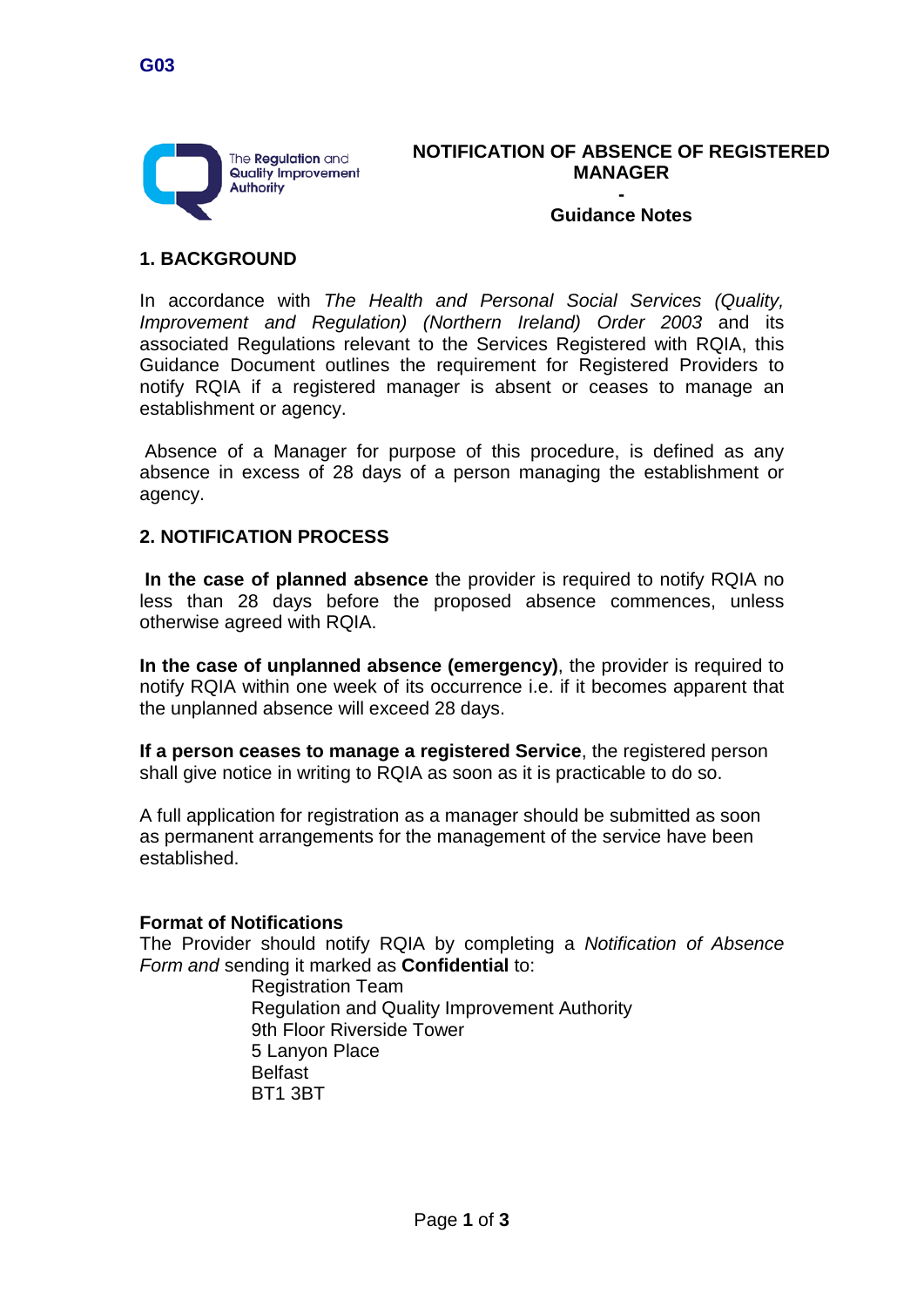# **Return of Registered Manager (following period of absence)**

The registered provider is required to notify RQIA of the return to duty of the registered manager of the establishment or agency no later than 7 days after their return date.

This should be sent marked **Confidential** to:

Registration Team Regulation and Quality Improvement Authority 9th Floor Riverside Tower 5 Lanyon Place Belfast BT1 3BT

# **3. APPROVAL OF ARRANGEMENTS**

### **Nursing and Residential Care Homes, Residential Family Centres, Day Care settings, and Nursing and Domiciliary Care Agencies**

Minimum Care Standards have been published for these services and agencies and therefore RQIA is required to approve all arrangements for the absence of the registered manager, this will be confirmed in writing.

### **Children's Homes, Adult Placement Agencies, Voluntary Adoption Agencies and Independent Health Care**

Following the receipt of the Notification of Absence RQIA may contact you for further assurance of the arrangements put in place.

# **4. COMPLETION OF THE FORM**

Please complete the form legibly in block capitals, if possible electronically. Illegible forms will be returned to you.

### **Section 1 - Information about the Establishment/Agency**

Please complete all requested details. Your registration ID as well as the establishment/agency type can be found on your certificate of registration.

### **Section 2 - Details about the Notification of Absence**

Please provide details of the currently registered manager, reason for the notification as well as start and estimated end date of the absence.

If the registered manager will not be returning to post following his/her absence, you will be required to register a new manager for the service as soon as possible. Please refer to the Guidance on the Registration of a New Manager.

### **Section 3 - Details about proposed Manager:**

Please outline how the person appointed is suitably qualified to manage the establishment or agency during the absence of the registered manager. Please include relevant qualifications, work experience as well as registration with professional body, if applicable. Use continuation sheet if required.